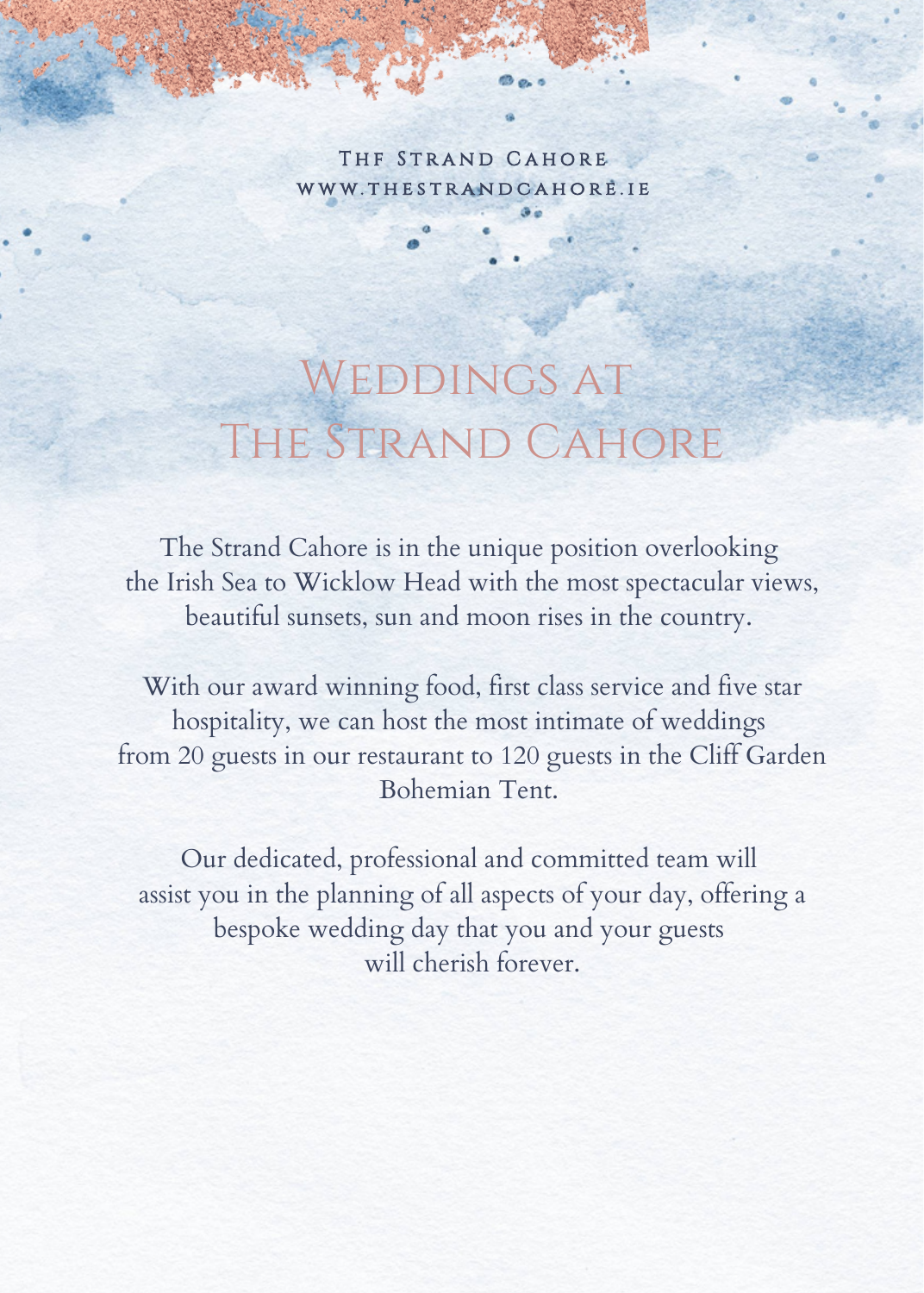### Arrival Reception **Please Choose 1 of the following options**

### Option 1 - afternoon tea €12pp

Organic Egg & Chive Mayonnaise Smoked Salmon, Cream Cheese & Pickled Cucumber Roulade Roast Free Range Chicken with Herb Aioli

> Strawberry Mousse Tart Mini Opera Gateau Macaroon Selection

Freshly Brewed Tea/Coffee

### Option 2 - grazing boards €15pp

Tomato & Basil Bruschetta Meadowfield Goats Cheese & Caramalised Onion Bruschetta Garlic and Beetroot Hummus with Chargrilled Sourdough & Basil Pesto

Charcuterie & Selection of Irish Cheeses with Homemade Apple Chutney and Isle of Crackers

Freshly Brewed Tea/Coffee

### Arrival Drinks

**Please Choose up to a minimum of 2 and maximum of 3 of the following**

**Prosecco** €9pp

Long Neck Beer €5pp

Pimms Classic Cocktail €4pp

> Mulled Wine €5pp

Guinness 1/2 Pints €3.50pp

No-Jito Cocktail €5pp

Bellini Cocktail €6pp

Mulled Cider €5pp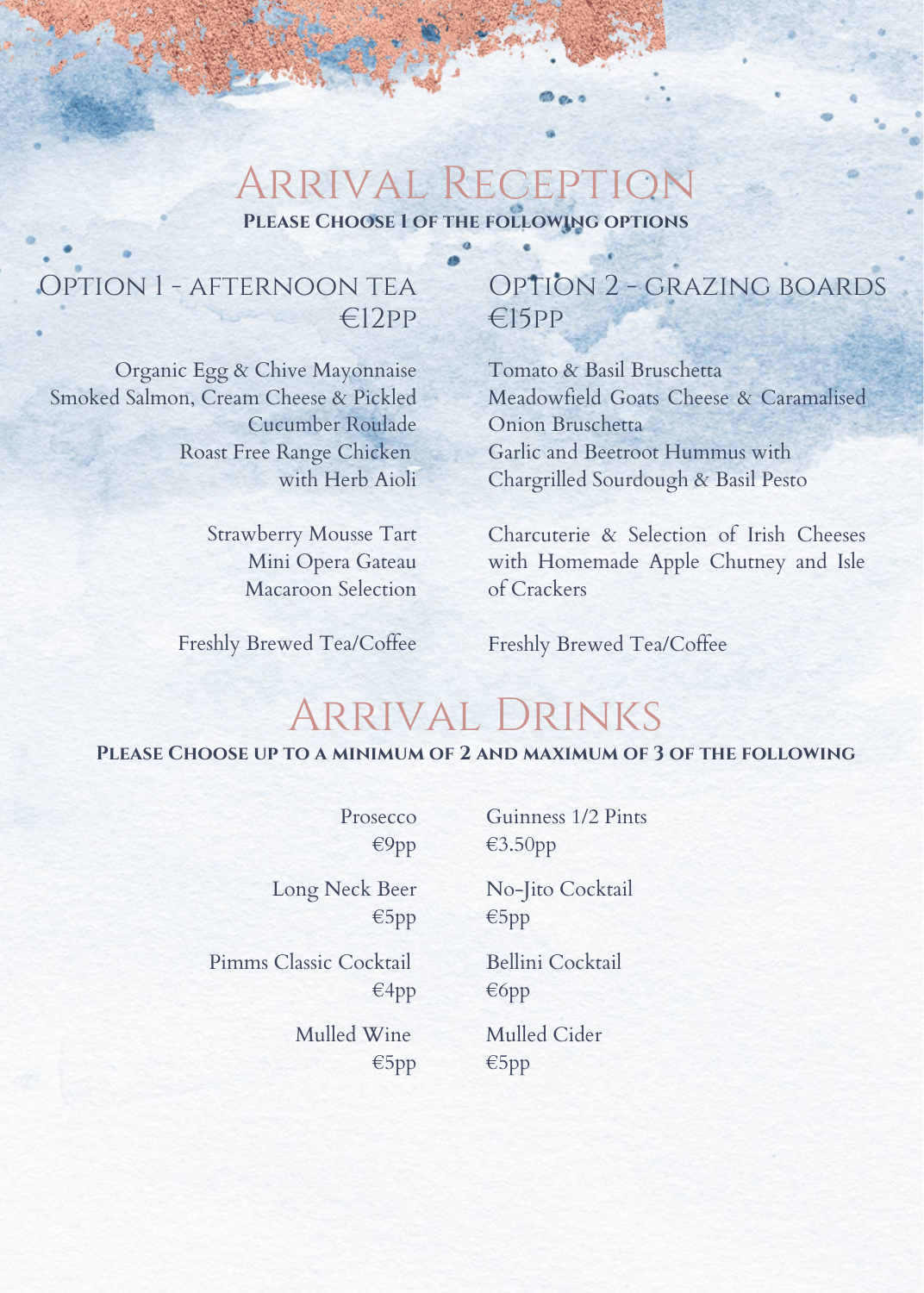## The Main Event

**Please Choose 1 of the following options**

#### Option 1 - €60pp

**Starter** Salmon Beetroot Gravlax.

**Soup** Apple & Celeriac with Toasted Walnuts **Sorbet** Gin & Pink Grapefruit

**Main** Braised Pork Belly with Calvados Jus Or

Halibut with Braised Fennel & Chervil Beurre Blanc

(Vegetarian/Vegan Silent Option)

#### OPTION  $2 - 650$ PP

#### **Starter** Salmon Beetroot Gravlax

Or Apple & Celeriac with Toasted Walnuts

**Main** Braised Pork Belly with Calvados Jus

Or Halibut with Braised Fennel & Chervil Beurre Blanc

(Vegetarian/Vegan Silent Option)

#### OPTION  $3 - \epsilon$ 40PP

**Soup** Apple & Celeriac with Toasted Walnuts

**Main** Braised Pork Belly with Calvados Jus

Halibut with Braised Fennel & Chervil Beurre Blanc (Vegetarian/Vegan Silent Option)

Or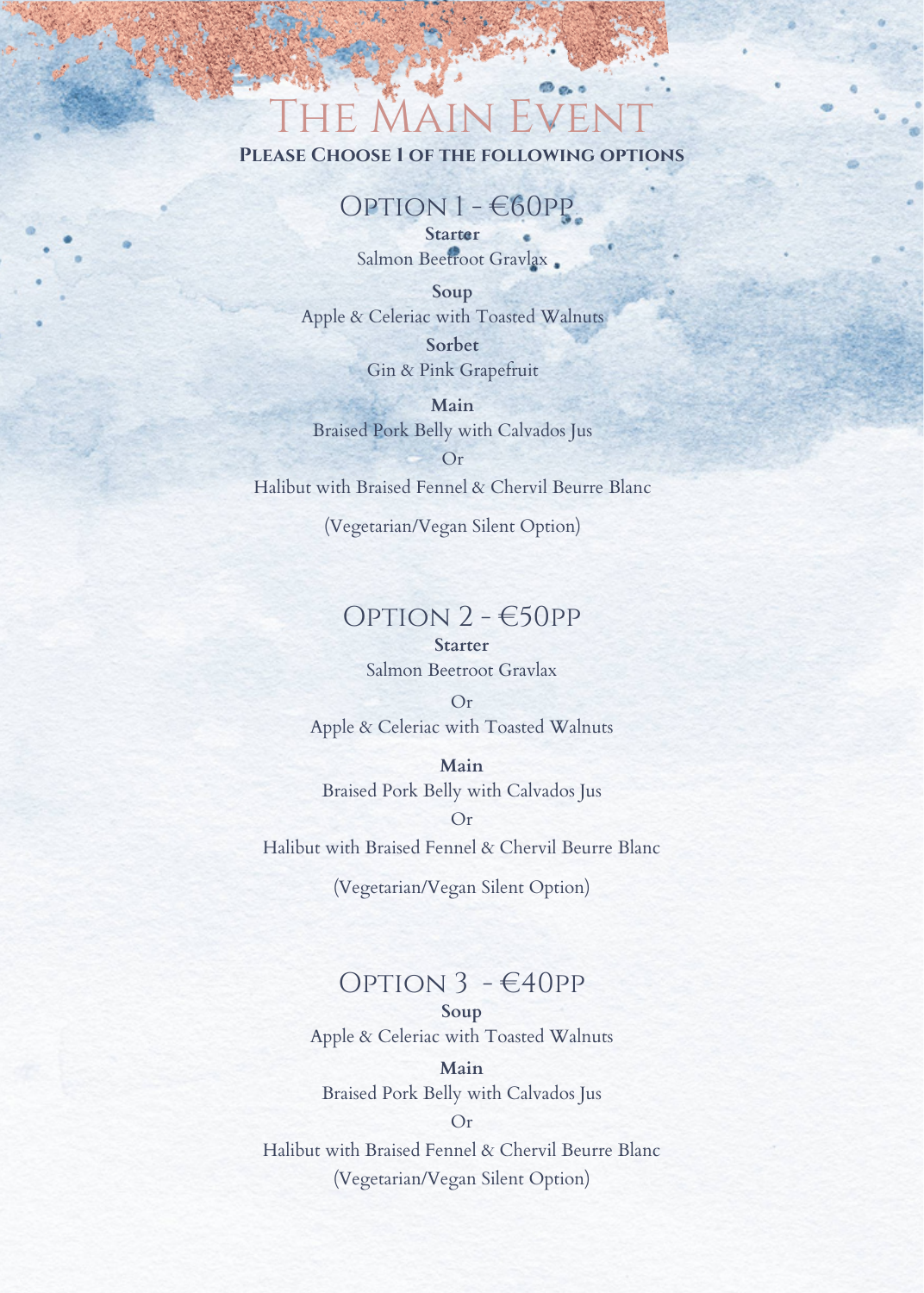## THE SWEET FINISH

**Please Choose 1 of the following options**

#### Option 1 - Sharing Platters - €10pp

Sharing Platters of Strand Cahore Desserts

Dark Chocolate Oreo Brownie (VF) Lemon Curd Tart Wexford Strawberries & Cream Meringues Profiteroles

#### Option 2 - €8pp

Apple Tart Tatin Vanilla Bean Custard

Or

Sticky Toffee Pudding Salted Caramel Ice Cream

## The Midnight Dash

#### **Please Choose 1 of the following options**

OPTION 1 - €11pp

Slider Burgers, Breaded Cornfed Chicken Pieces & House Fries

OPTION 2 - €10pp

Veggie Nachos topped with Salsa, Wexford Cheddar & Guacamole

#### OPTION 3 - €9pp

Selection of Eucalyptus Wood Fired Pizzas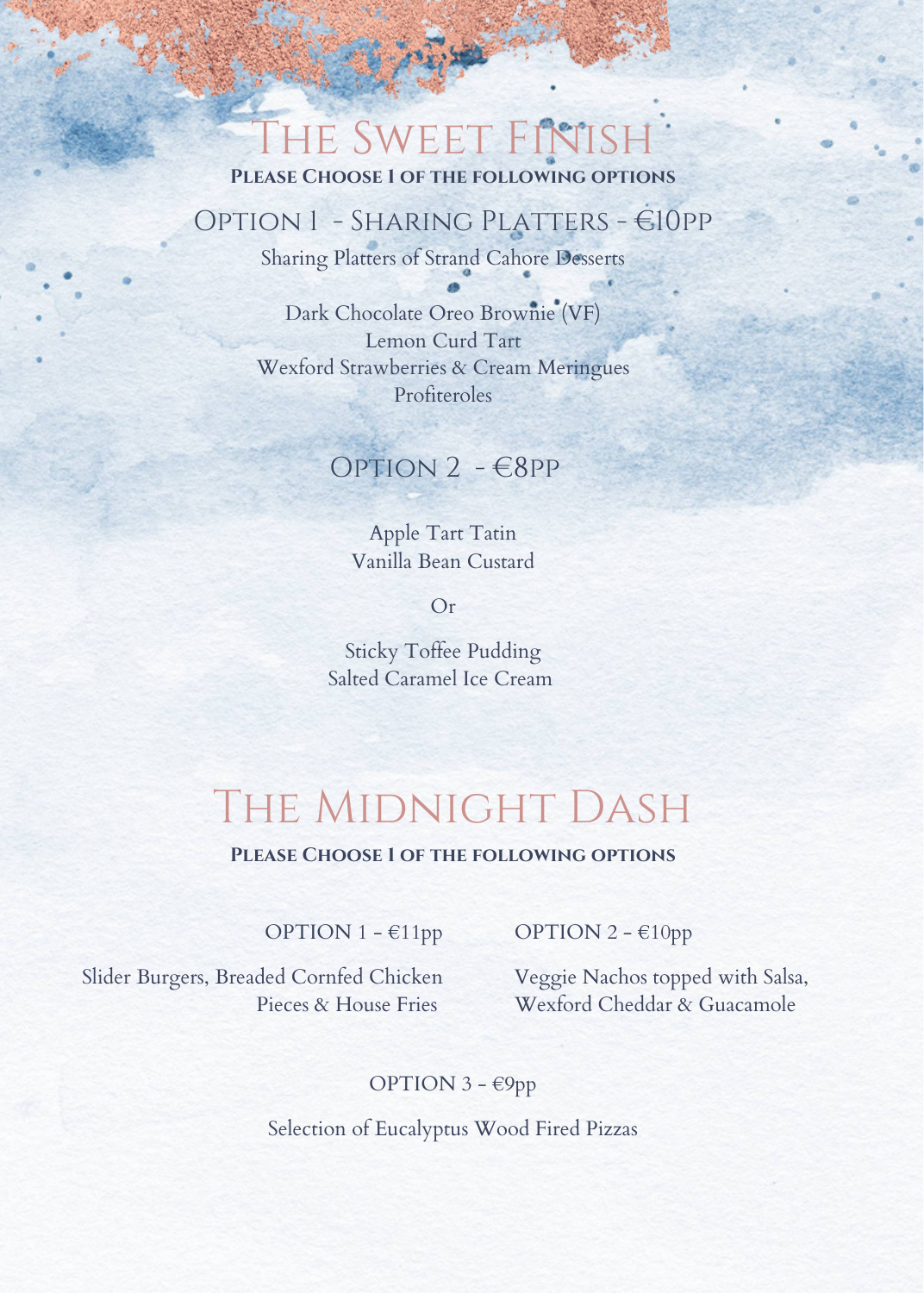### Our Favourite Things WITH OUR COMPLIMENTS

Pre-Wedding Consultations - all couples are furnished with a Master Plan to assist in the planning and execution of their wedding

All weddings can avail of The Strand Cahore Wedding Stationery Suite as per wedding brochure design

Editable Digitals \*not including print:

Wedding Invite RSVP card Welcome Sign Table Seating Plan Table Numbers

Wedding Tasting for the couple \*additional guests charged pro-rata Complimentary Champagne for the couple on arrival Traditional Sweet Jars by LSA \*not including sweets Outdoor Fire Pits & Lanterns Blankets & Miniature Hot Wat Bottles Tea Lights and Bud Vase Florals for all tables \*additional florals charged pro-rata

> Vintage Cake Stands Vintage Welcome Easel

Bar extension until 1.30am \*last orders